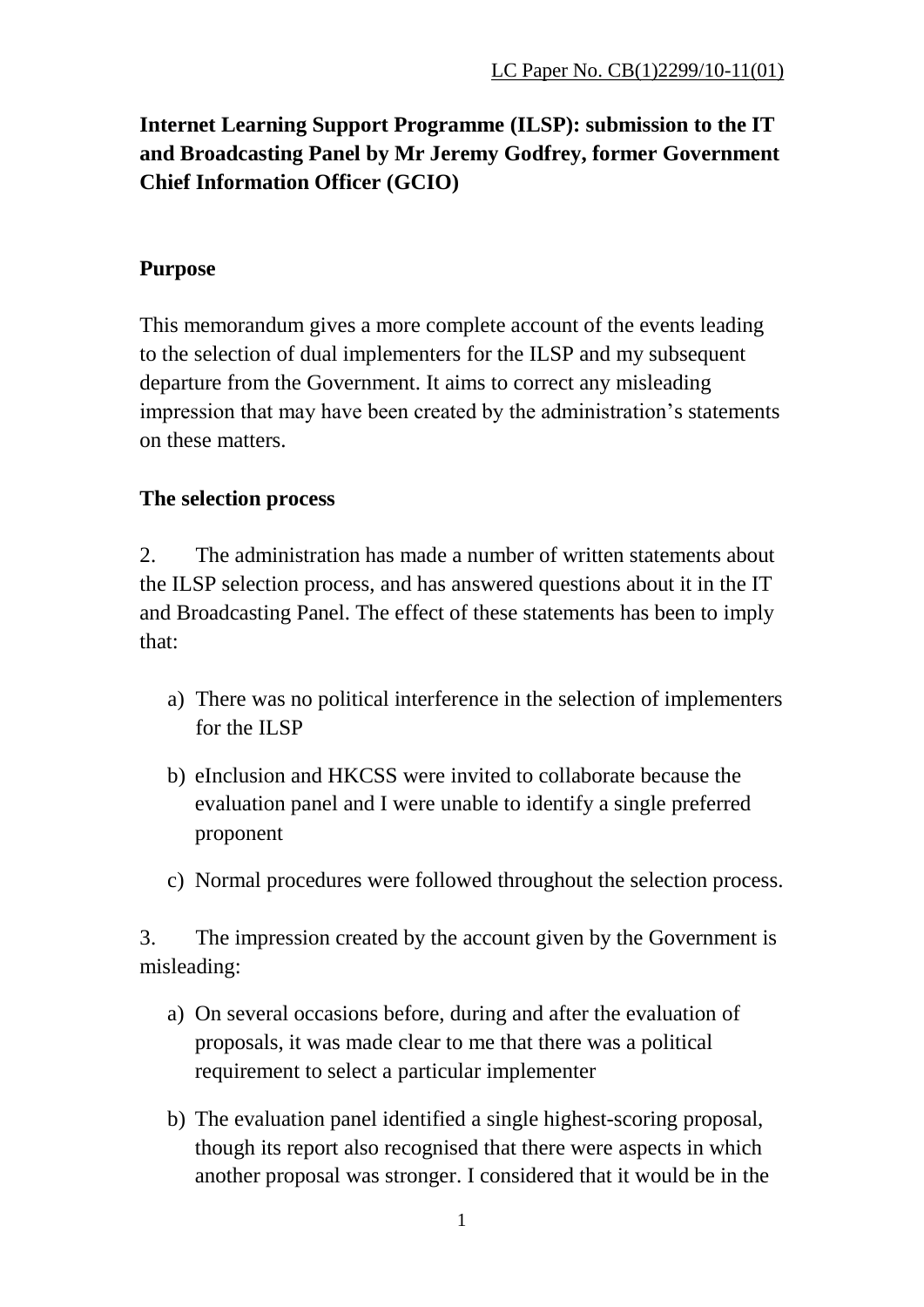interests of low-income families if a way could be found to combine the best aspects of the two proposals. I therefore proposed to sound out the two organisations about collaboration, with the fallback of selecting the highest-scoring proposal if the initial soundings indicated that collaboration was unlikely to succeed. However I was instructed to formally conclude the selection process prior to collaboration discussions, so that this fallback to would not be available if collaboration discussions failed.

c) When it became apparent that collaboration discussions were unlikely to succeed, the Government asked me for advice on the merits of engaging two separate implementers for different geographical regions ("the dual implementer approach"). I advised that a dual implementer approach was not in the best interests of low-income families, because it would increase administration costs, would reduce each implementer's bargaining power, and would cause operational complexity for the implementers' suppliers and business partners. I also pointed out that the Government had never solicited proposals showing how the proponents would implement under a dual implementer regime. The Government had therefore not carried out any objective evaluation of the merits of the proponents as dual implementers. I questioned whether it was normal procedure to pursue a dual implementer approach in these circumstances.

The Government accepted my advice that a single implementer was in the best interests of low-income families. However all my alternative proposals for a single implementer approach were rejected for "procedural reasons", except that the Government decided on a contingency plan to implement the ILSP via a company under the Financial Secretary Incorporated (FSI) if either eInclusion or HKCSS was unwilling to go along with a dual implementer approach.

In the event, however, eInclusion and HKCSS were instead informed that the Government would not contemplate the FSI option and would use dual implementers – retendering on a dual implementer basis if necessary. The decision to inform them of this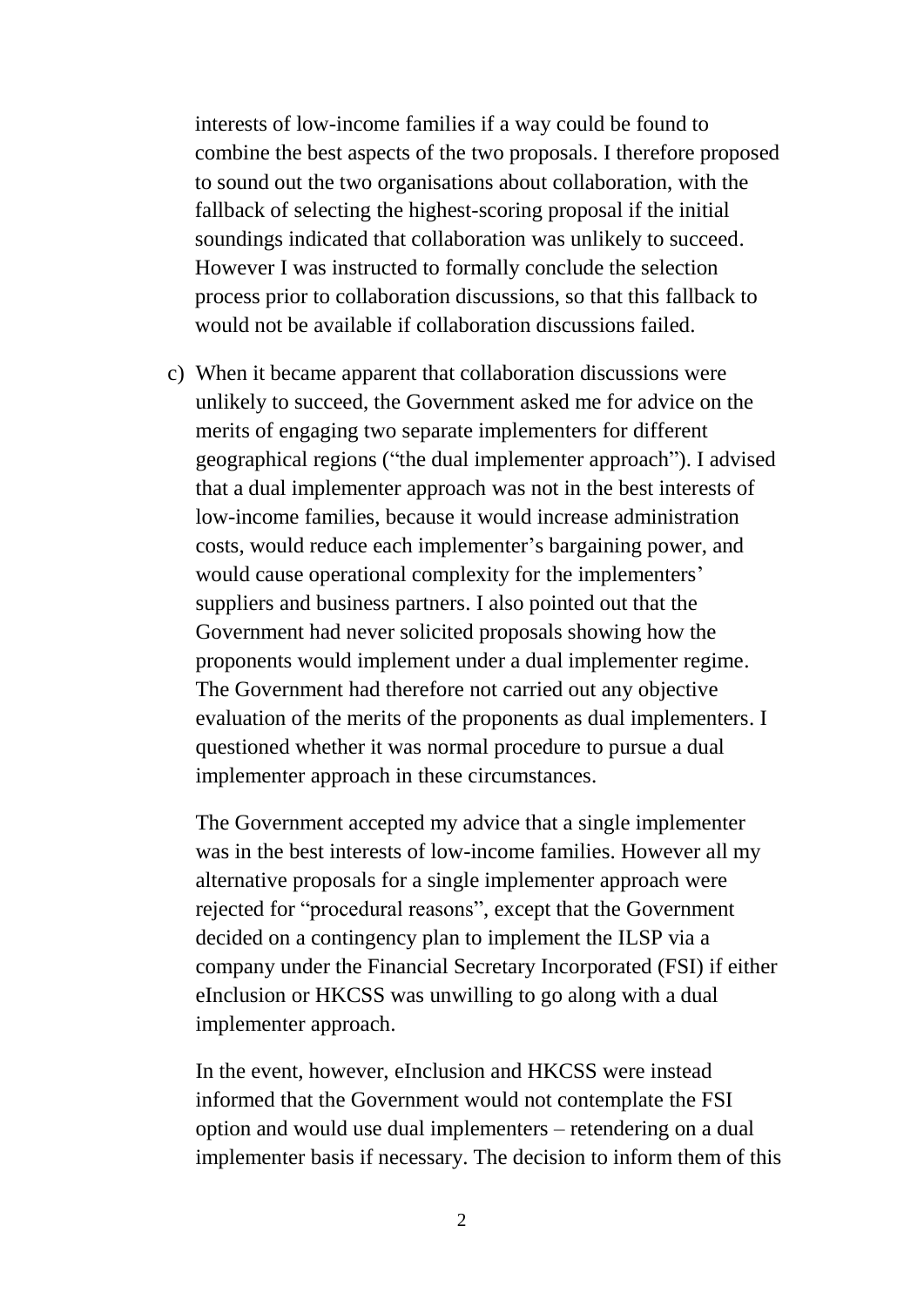was based on the judgement of a single individual, PSCT, who said she did not consider that the individuals concerned could work together effectively on the Board of an FSI company, even though both groups of individuals had expressed support for the FSI option and willingness to work together on an FSI company Board in the previous one or two days.

4. Following the March Panel meeting, I proposed to the Government that a slightly less detailed version of these points be put on record. The Government subsequently asserted that the points that I proposed to put on record "did not deviate" from the account previously given to the Legislative Council. I told the Government that I regarded this assertion as misleading and arguably dishonest. It now asserts that its reason for denying permission was that I was merely concerned to defend my reputation, rather than seeking to raise an issue of public interest. Neither of these explanations for denying me permission was given to me at the time.

5. The Government has now given me permission to put these points on record and to disclose other confidential information relating to the ILSP selection process provided that "the disclosed information or claim is factually correct and based on evidence and to the extent that the disclosure is relevant and necessary for the sake of the public interest". In order to assure the panel that the above points are indeed factually correct and based on evidence, I am attaching (at **Annex**) a note of the relevant conversations and discussions within the Government.

#### **Reasons for seeking early termination of my service as GCIO**

- 6. I decided to seek early termination of my service as GCIO because:
	- a) I considered that the dual implementer approach would not be in the best interests of low-income families, nor was it consistent with my duty as controlling officer to secure economy in the use of public funds
	- b) I considered that I had been given unconvincing reasons for instructing me to formally terminate the original selection process,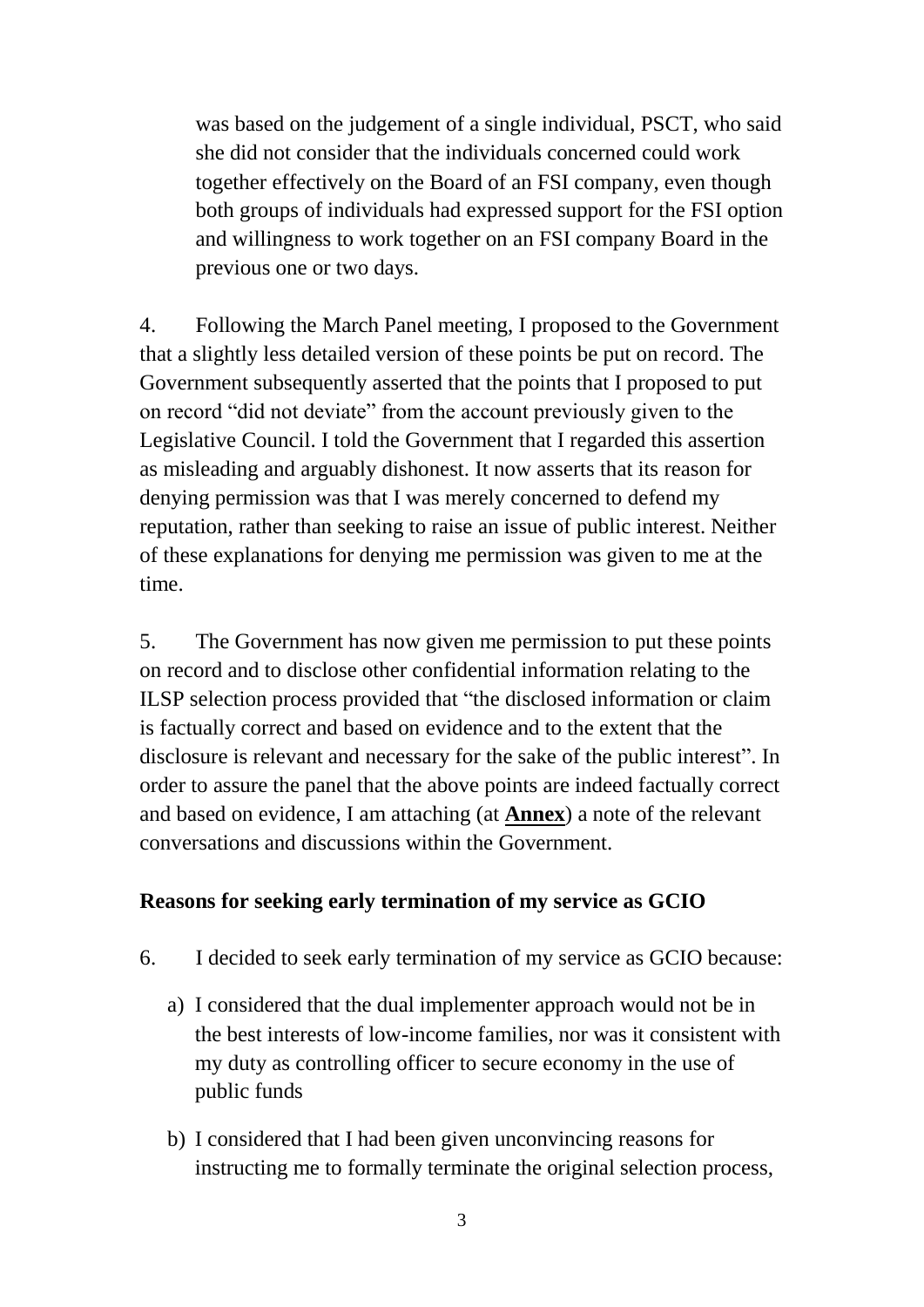and subsequently for pursuing the dual implementer approach. I considered it more likely that these decisions had been influenced by political considerations.

c) I realised that it would be my duty to defend the Government's position on these matters. I was not willing to do so, especially as I believed it might make me party to misleading the Legislative Council about the true nature of events.

#### **Rationale for speaking up now**

7. At the time I left the Government, I did not consider myself obliged to air my reservations about the selection process in the political domain. I told the Government I would not speak publicly about my reasons for leaving the Government unless it was necessary to correct misleading statements or to defend my reputation. Regrettably, the Government has made use of my name in its misleading narrative of events. If I do not speak up, I could be considered to bear some responsibility for allowing the Panel to be misled, to the detriment of my self-respect and my reputation. I now feel both entitled and duty-bound to set the record straight.

**Jeremy Godfrey Former Government Chief Information Officer May 2011**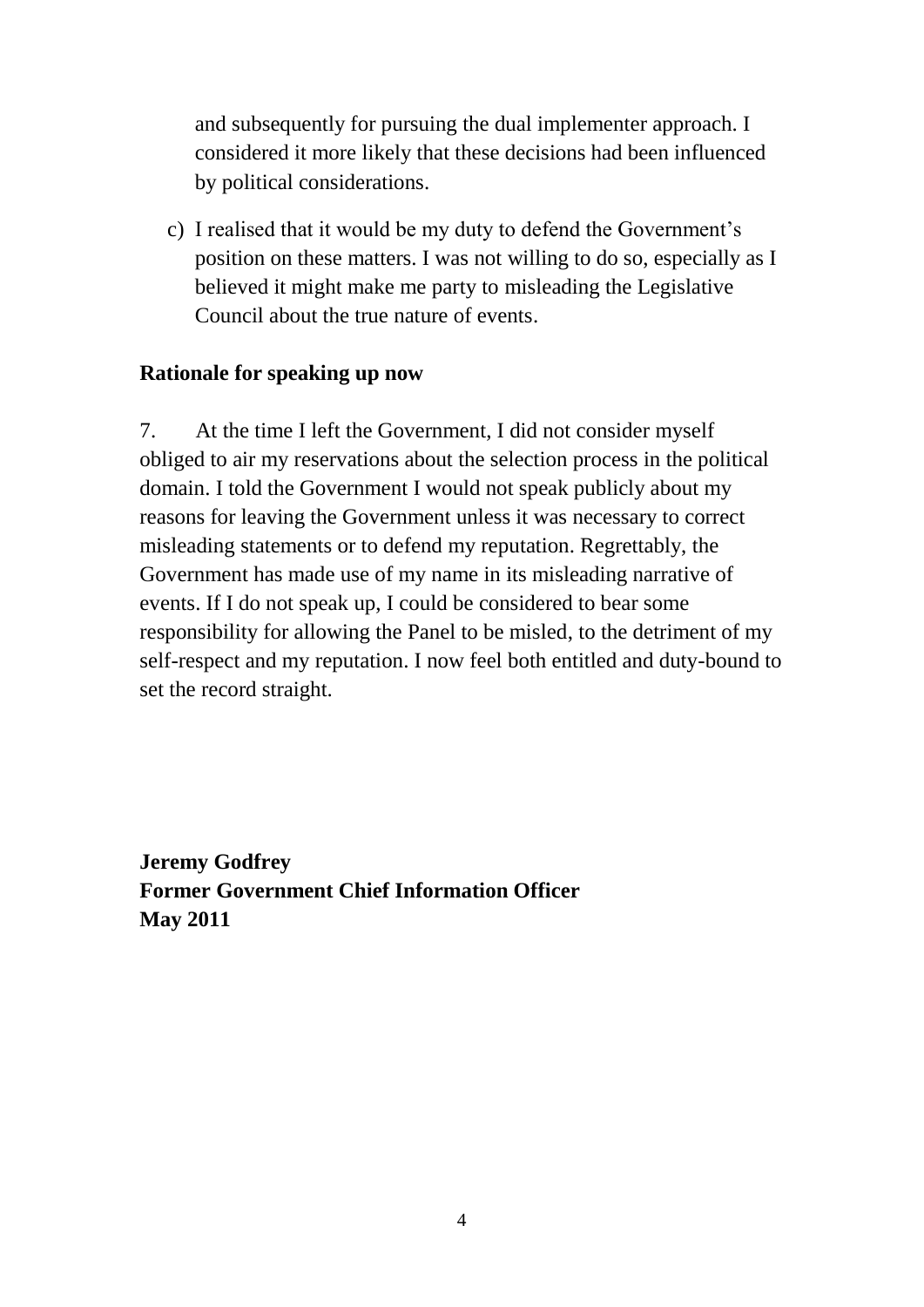## **Annex**

1. This Annex sets out my recollection of the events leading to the Government's decision to split the implementation of the Internet Learning Support Programme (ILSP) between the eInclusion Foundation (eInclusion) and the Hong Kong Council for Social Services (HKCSS). In particular, it records conversations which have led me to believe that decisions on the selection of the implementer for the ILSP may have been influenced by a need to achieve a politically desirable outcome, rather than by the objective of delivering the greatest benefit to low-income families and optimizing value for money in public expenditure. Before I left the Government, I made a separate record of these conversations and asked for it to be placed on the files.

2. This memorandum has been created from memory, so dates are approximate.

# **The 2009 RAE exercise**

3. *(Summer 2009)* During the RAE exercise in 2009, I proposed the creation of a "Digital Inclusion Social Enterprise" to be established with the aid of a one-off cash injection from the Government. The mission of the enterprise would be to secure sources of revenue that would sustain various digital inclusion programmes (such as the District Cyber Centre programme and Internet Education Programme) that had hitherto been funded only on a pilot or non-recurrent basis. The social enterprise would also design and implement other programmes in the light of changing circumstances.

4. *(Summer 2009)* The Financial Secretary (FS) was interested in this proposal and it was shortlisted for further consideration. However when the FS was absent on sick leave, the proposal was turned down because it did not contain enough detail about how the social enterprise would operate.

### **The 2009 policy address and the FS' taskforce**

5. *(September-October 2009)* There had been considerable lobbying in the run-up to the 2009 policy address that the cost of Internet access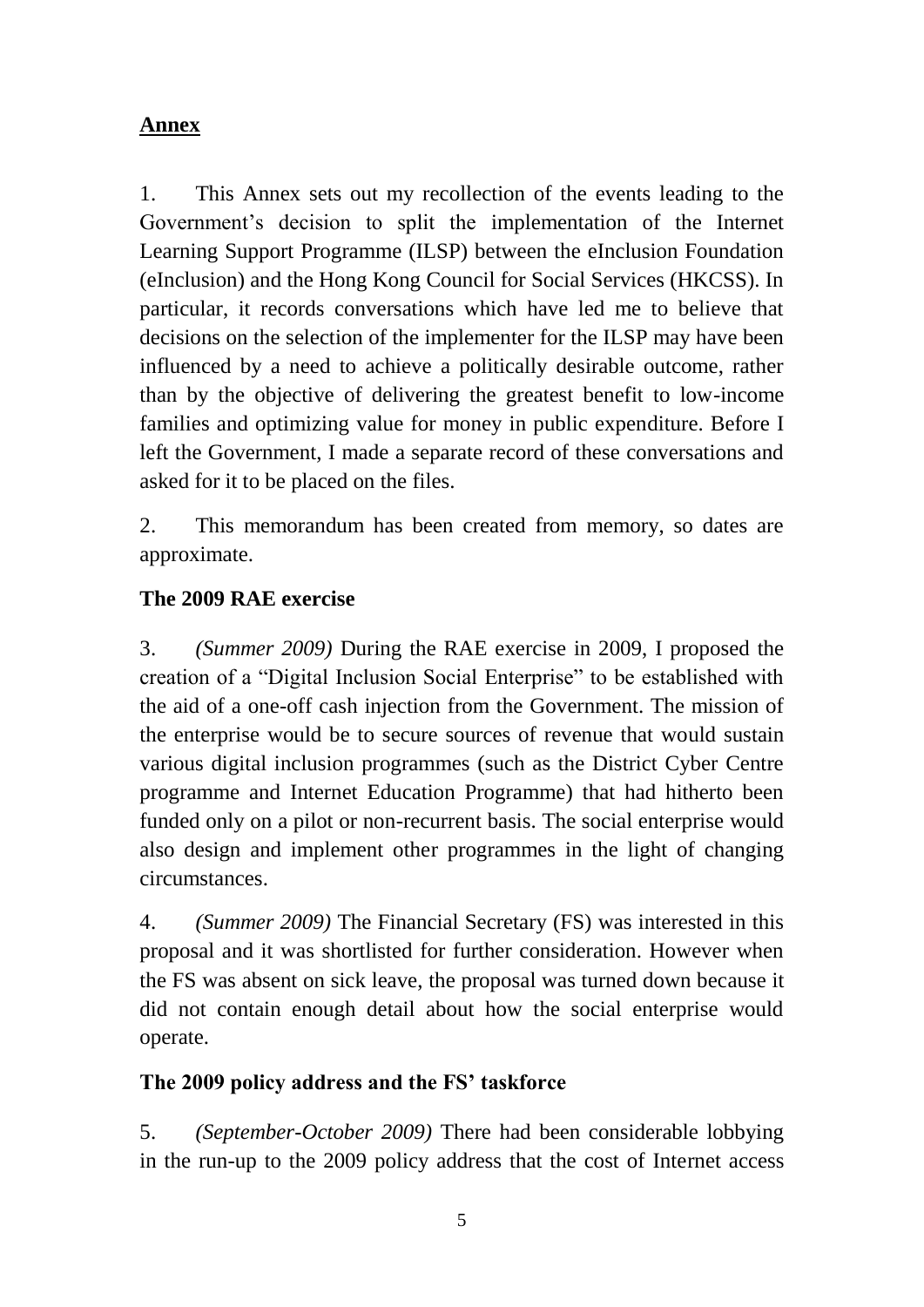should be included in the allowances paid to low-income families to support educational expenses, such as textbooks. The FS asked whether the idea of a social enterprise could be used to address the internet learning needs of low-income families. Based on my knowledge of the competitive dynamics and cost structure of the Internet Service Provider (ISP) sector, I advised that it should be possible to set up an enterprise that provided low-cost Internet access to low-income families.

6. *(October 2009)* The CE then announced in the policy address that he had asked the FS to "co-ordinate the efforts of relevant bureaux to examine, through tripartite collaboration between the community, business sector and the Government, options to provide convenient and suitable Internet learning opportunities for students in need."

7. *(October-December 2009)* The FS set up a task force with a view to announcing the way forward in the 2010 budget. I was asked to lead a working team to support the work of this task force. We commissioned research among low-income families, and consulted with ISPs and relevant NGOs and industry bodies. We confirmed that it would be feasible to set up a social enterprise with the mission to provide low-cost Internet access, affordable computers and training for parents and children of low-income families.

8. *(December 2009 – February 2010)* I also advised the FS that setting up a social enterprise of this kind would reduce the cost of Internet access and would therefore have a worthwhile impact on digital inclusion. However it would not address the welfare issue raised by stakeholders: that it was unfair that low-income families should have to pay anything towards Internet learning expenses when other educationrelated expenses were borne in full by the Government. The research had confirmed that low-income families bought Internet access primarily for educational reasons.

9. *(December 2009 – February 2010)* Originally, the FS had commented that the welfare issue was not his assignment. But later he decided to fund an annual cash allowance for low-income families, as well as injecting start-up capital into a social enterprise. The FS rejected options such as a coupon scheme, even though we assessed they would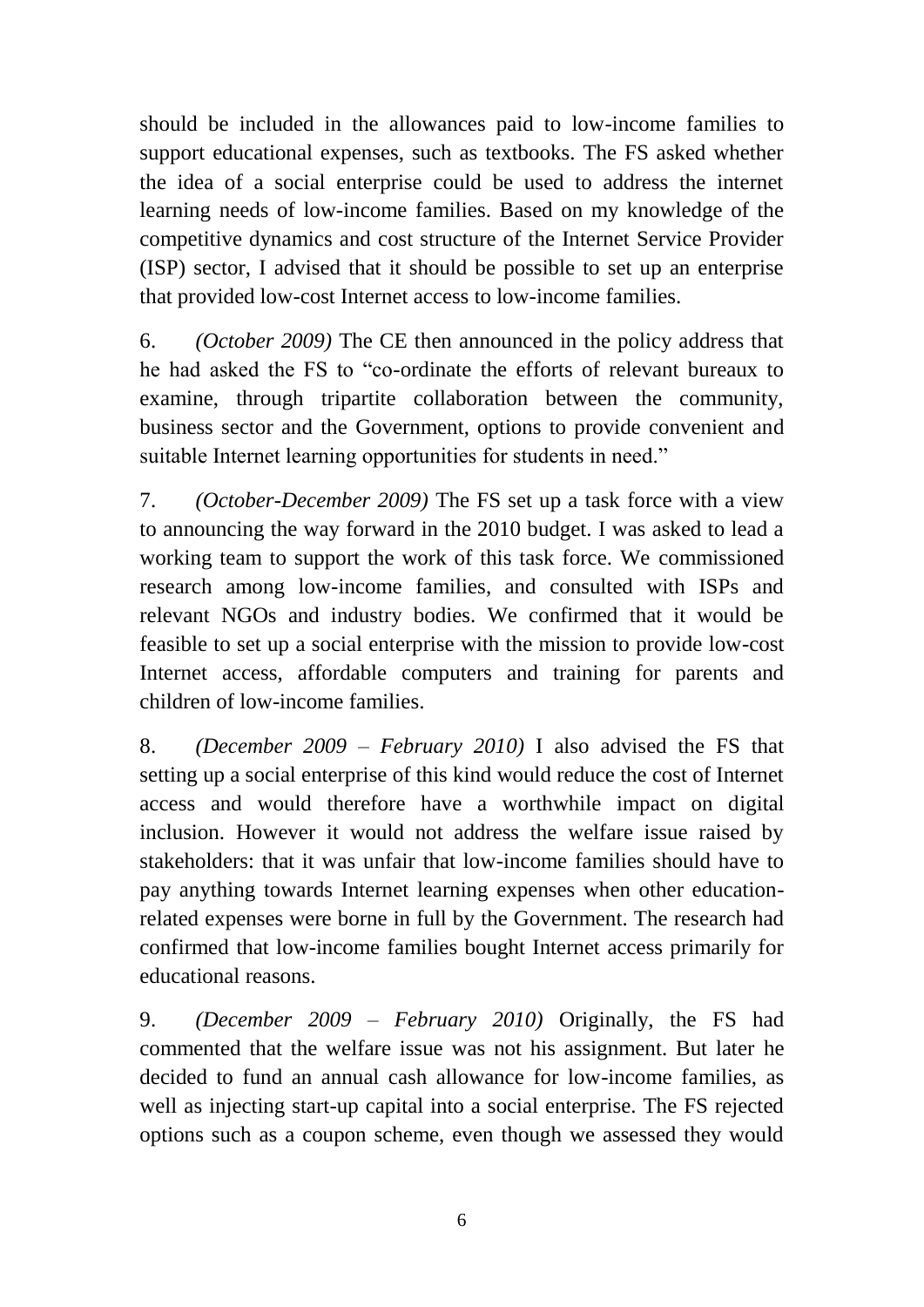have a greater impact on digital inclusion, on the grounds that he wished to give greater freedom to low-income families in their choice of ISP.

10. *(December 2009 – February 2010)* During the discussions, the FS made it clear that he considered that iProA brought important skills and that he did not think the project should be left to the voluntary sector. I was asked to brief the Chairman of iProA, on the proposals that were likely to be included in the budget and I did so.

11. *(December 2009 – February 2010)* After the programme had been approved by the Budget Steering Committee, a civil servant in the Commerce and Economic Development Bureau told me that he had been informed that the FS considered it mandatory for iProA to be the implementer. (I do not recall whether he said he had been informed of this by the FS personally, or by a member of the FS's office.) The civil servant also said that we had to run an open and fair process, and could only hope that iProA would use their strengths to win fair and square.

# **The Request for Proposal (RFP) and evaluation process**

12. *(March – June 2010)* Following the announcement of the programme in the budget, I focused on the process of gaining support from the LegCo Finance Committee and on making preparations for an exercise to select an organization to sponsor the creation of the social enterprise. I considered that it was important that the implementer of the programme should bring business expertise, as the enterprise would need to operate in a business-like fashion. I believed that a consortium that included iProA would have a very good chance of being selected in a fair process, as long as they produced a good proposal and as long as the evaluation criteria gave due weight to business expertise. Prior to the formal launch of the RFP, I ensured that the criteria appropriately reflected business aspects. I also met interested parties at their request, including iProA and HKCSS, and briefed them on the strengths and weaknesses that they appeared to have as potential implementers. Eventually, the Chairman of iProA decided to use a new entity – the eInclusion Foundation, which she also chaired – to respond the RFP.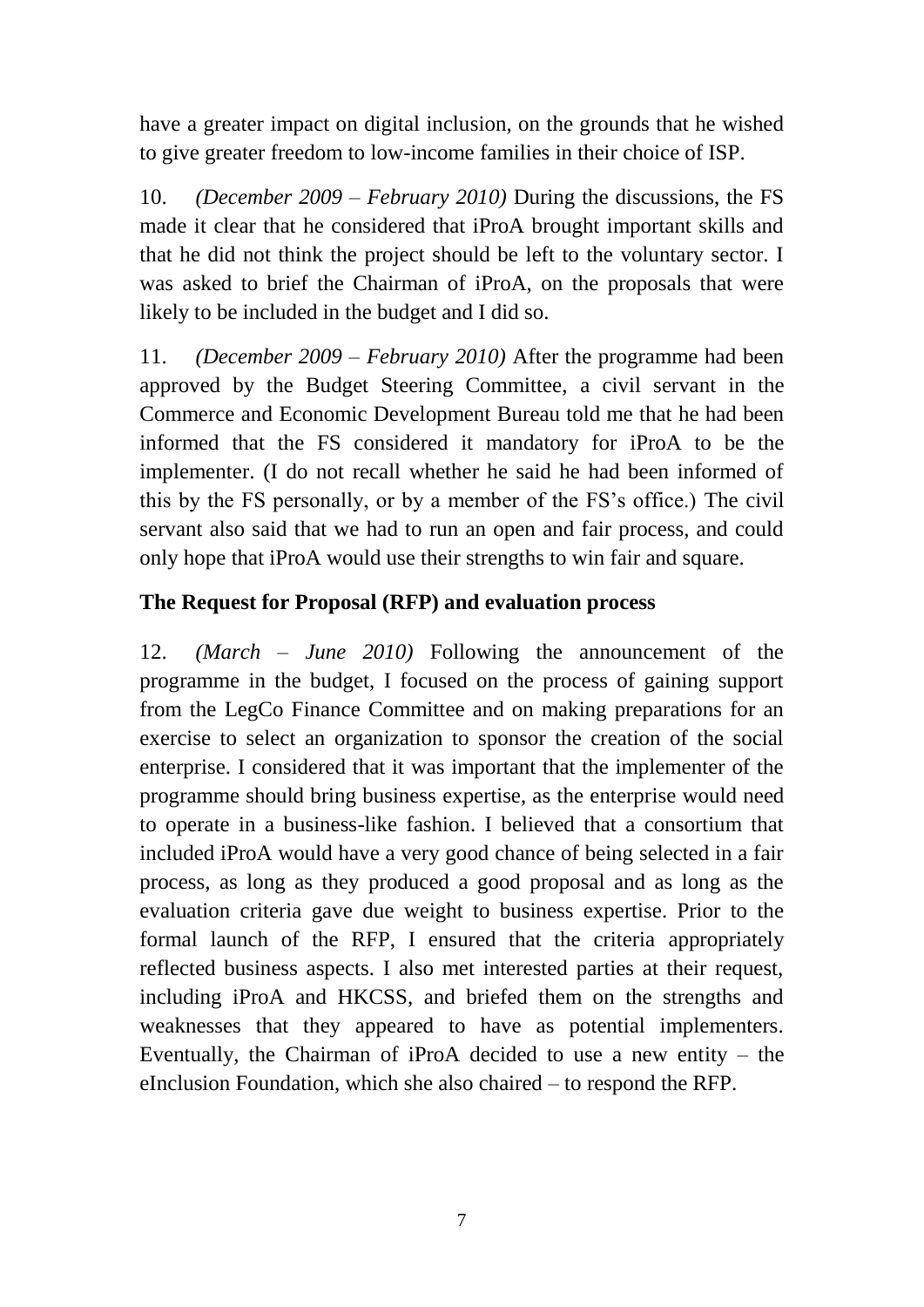13. *(May –June 2010)* Following issue of the RFP, I arranged two rounds of face to face discussions with each potential bidder, to assist them to put together the best possible proposals that they could.

14. *(July 2010)* After proposals had been received and while they were being formally evaluated, a civil servant in my Office reported to me that he had received a telephone call from the FS's office seeking reassurance that I was aware of the outcome desired by the FS.

15. *(July 2010)* The evaluation process itself was conducted in an unbiased manner by all evaluation team members (me included). Because of my background and knowledge of the Internet industry, I was more conscious than other panel members of the advantages of the eInclusion business model. I marked the eInclusion proposal very slightly ahead of that of HKCSS, whereas other panel members had a clear preference for HKCSS. The overall panel recommendation was to select HKCSS.

# **Discussions following the evaluation**

16. *(July/August 2010)* Following the evaluation, I orally reported the outcome of the evaluation panel's considerations to Rita Lau, Secretary for Commerce and Economic Development (SCED) and, Elizabeth Tse, the new PSCT. I told them that in my opinion the best interests of lowincome families would be served by an implementation that combined the best aspects of the eInclusion and HKCSS proposals. However I was not sure whether or how to pursue this. This might be achieved by selecting either of the bidders and working with them to incorporate the best aspects of the other's proposal. It might also be achieved if a collaborative approach could be agreed. SCED and PSCT's political judgment was that selecting eInclusion outright was undesirable because it would probably lead to a LegCo enquiry into the selection process. During these discussions, SCED mentioned that the politically desirable outcome was that iProA members should be able to knock on doors to offer benefits to low-income households. However she also made it clear that she did not wish to give any instruction that interfered with the fairness of the selection process.

17. *(August 2010)* PSCT asked me to set out my thinking in a draft minute. She asked me to bring this to her in hard copy rather than send it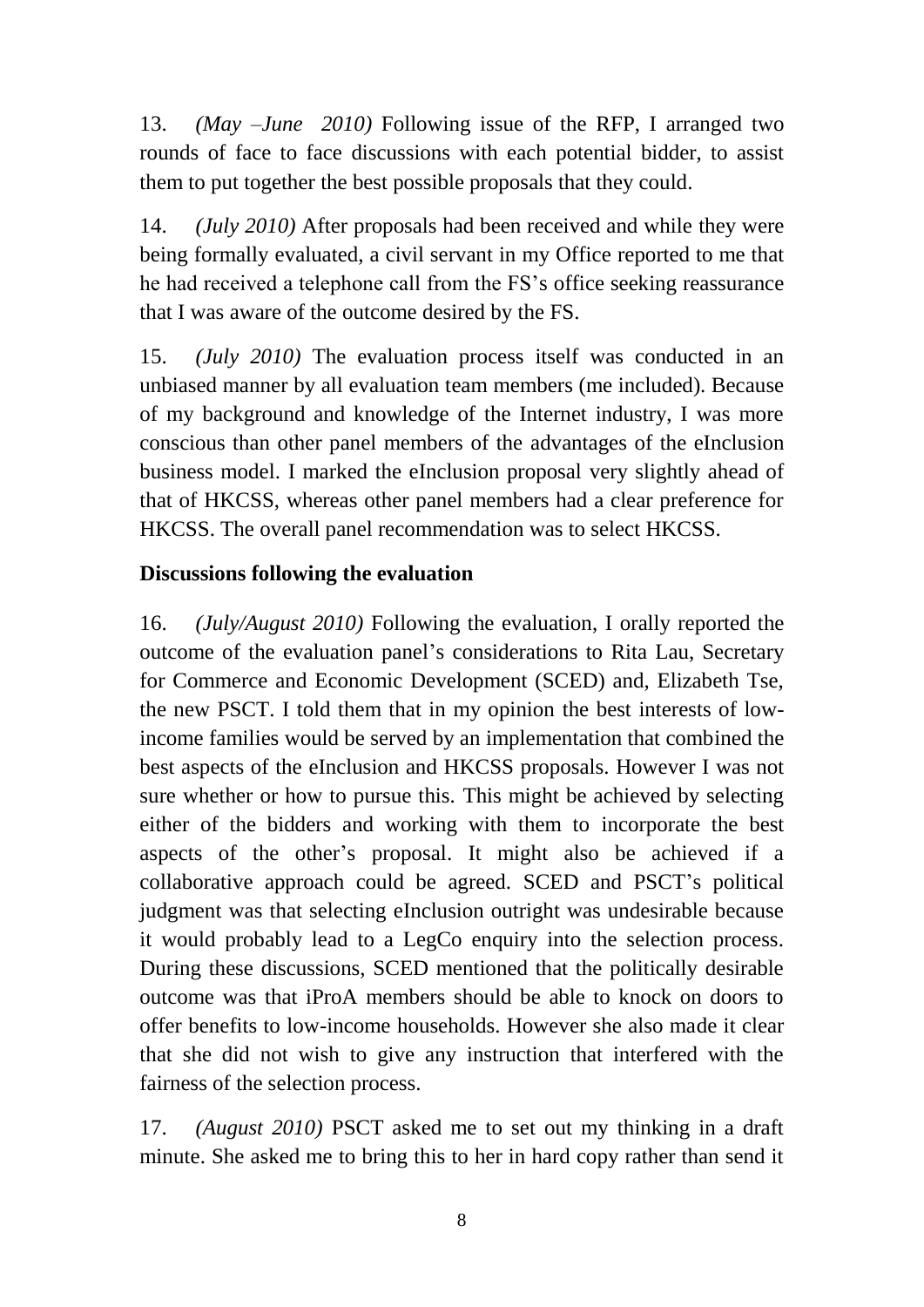by email, so that there would be no record of the conversation on the file. After further discussions with PSCT, I formally recommended that we explore the possibility of collaboration between eInclusion and HKCSS. Although I knew that this would prove politically convenient, I considered it a proper course to pursue because I considered that a successful collaboration would be in the best interests of the low-income families. PSCT advised, and SCED agreed, that the matter should be considered by a review committee chaired by PSCT with a mandate to give GCIO advice on the way forward.

18. *(August 2010)* During conversations about the way forward PSCT confirmed more than once that there was a "political assignment" to give the project to iProA and that this had come from "beyond the Financial Secretary". She said she had informed the political layer that delivery of this political assignment could not be guaranteed. She told me that we should do what we considered to be the right thing in the interests of the low income families.

19. *(September 2010)* After I had submitted my formal advice on the way forward, I had a corridor conversation with Mr Greg So, Under-Secretary for Commerce and Economic Development, in which he informed me of a rumour he had heard about the CEO that HKCSS intended to appoint if they won the bid. I told him that the rumour he had heard was not in accordance with the HKCSS proposal. I did not feel that this conversation put me under any particular pressure<sup>1</sup>.

20. *(September-October 2010)* The review committee took several weeks to consider the matter. It asked me how I intended to procedurally justify pursuing a collaborative approach, and what my backup plan was if discussions failed. I told them that I had taken the view that the order of preference amongst the options was: a collaborative approach (if agreeable to the parties), followed by awarding the project to HKCSS. If the first preference was not feasible, then I would revert to the second preference. PSCT told me orally that she had not gone to all this trouble in order to end up awarding the project to HKCSS.

<sup>&</sup>lt;u>.</u> <sup>1</sup> This conversation lasted less than a minute and was the only occasion on which Mr So and I discussed the ILSP. As far as I am aware, he played no role in the selection process. It did not seem to me that his remark was designed to put pressure on me to select eInclusion. I include it in this memorandum to dispel the rumour that he was the central figure in putting me under political pressure, and not because I consider that this conversation was material to events.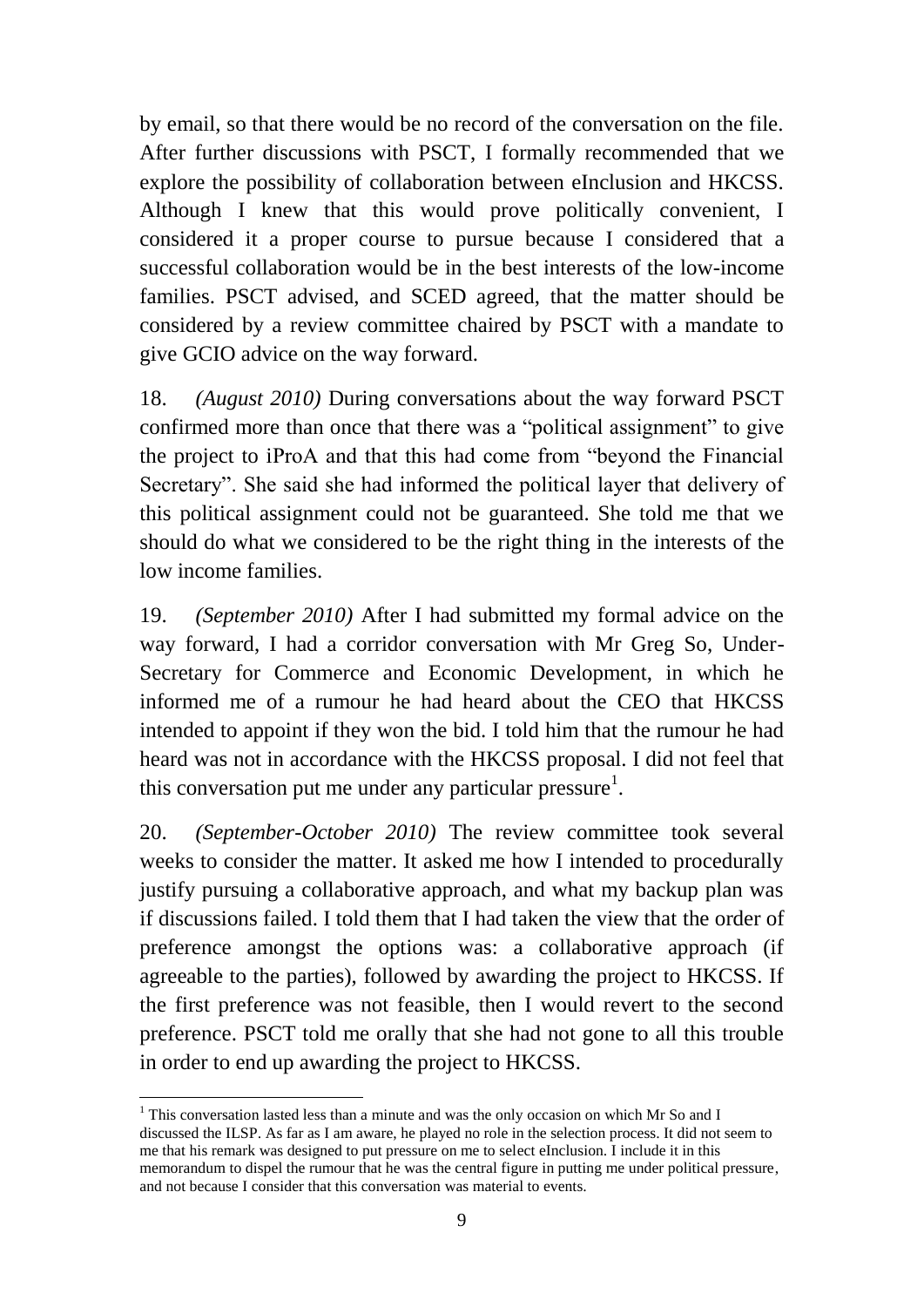21. *(October 2010)* My suggested procedural approach was then formally rejected by the review committee, who told me they considered it to be illogical and not procedurally justifiable. Instead it advised me to terminate the RFP process without making a selection, and to commence collaboration discussions as a separate exercise. This I reluctantly agreed to do. The review committee justified its advice on the grounds that, while it considered that the selection process was generally fair, it also considered that there were some procedural defects. (PSCT agreed orally however that none of these supposed defects was likely to have affected the outcome of the selection.)

# **Collaboration discussions**

22. *(October 2010)* Before collaboration discussions commenced, I put together a discussion draft, setting out a view on how collaboration might be structured in a way that seemed to address the concerns of eInclusion and HKCSS. PSCT asked that the draft should include the possibility of splitting the implementation between the two proponents on a geographical basis. I told her that this would be inefficient and would not be in the best interests of low-income families. But I was prepared to leave open the possibility that coordination of front-line support might be split geographically.

23. *(October/November 2010)* During the collaboration discussion, on several occasions, PSCT informed me that she was "protecting me from political pressure", but she did not elaborate on what this meant.

# **Contingency planning in the event of failure of collaboration discussions**

24. *(November 2010)* By November 2010, it had become increasingly clear that collaboration discussions were likely to fail. I was asked for advice on the merits of a dual implementer approach. I advised that such an approach would not be in the best interests of low-income families, because it would increase administration costs, would reduce each implementer's bargaining power, and would cause operational complexity for the implementers' suppliers and business partners. However when I was overseas on a duty trip, I was informed that PSCT had decided that collaboration discussions had failed, that she had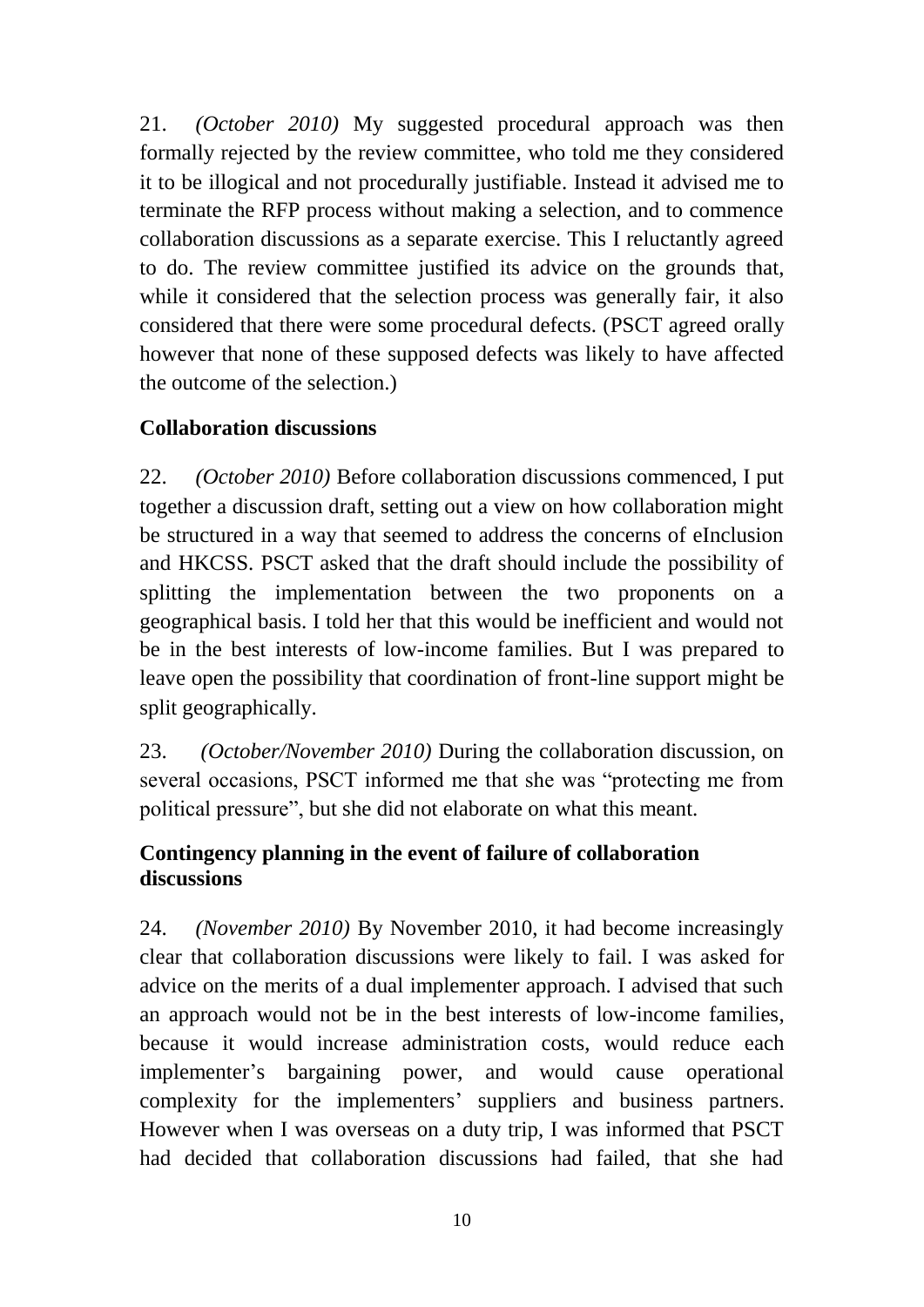decided on a two-implementer approach and that she proposed to announce it on the day I returned. I objected strongly to this.

25. *(November 2010)* On my return, I discussed alternatives with PSCT. She raised procedural objections to any option that could lead to a single implementer, and was not willing to contemplate measures to mitigate the procedural objections, even though she acknowledged that a single implementer approach would deliver greater benefits to low income families. I wrote to PSCT using very direct language to explain that I could not agree with her decision to pursue a dual implementer approach, that I was not prepared to let it be thought that such an approach was in line with my professional judgment, and that as controlling officer, I would need to draw my reservations to the attention of the Director of Audit. I also pointed out that the Government had never solicited proposals showing how the proponents would implement under a dual implementer regime. The Government had therefore not carried out any objective evaluation of the merits of the proponents as dual implementers. I questioned whether it was normal procedure to pursue a dual implementer approach in these circumstances.

26. *(November 2010)* There was then a private meeting between me and SCED in which we discussed concerns over the breakdown of the working relationship between me and PSCT. SCED told me that PSCT had complained that I had not treated her with sufficient respect. SCED and I did not discuss the merits of the options, but I made it clear that I could not assist the Government in securing support for an approach which I considered to be wrong. SCED acknowledged that I had sincerely-held concerns.

27. *(November 2010)* After SCED debriefed PSCT, PSCT agreed to meet me and we agreed that I should minute the FS recommending the programme be implemented by a company limited by guarantee whose sole member was the Financial Secretary Incorporated (FSI), with Board members drawn from eInclusion and HKCSS. However after I submitted the minute, PSCT added comments to the effect that she preferred a twoimplementer approach, and gave only lukewarm support to the FSI approach.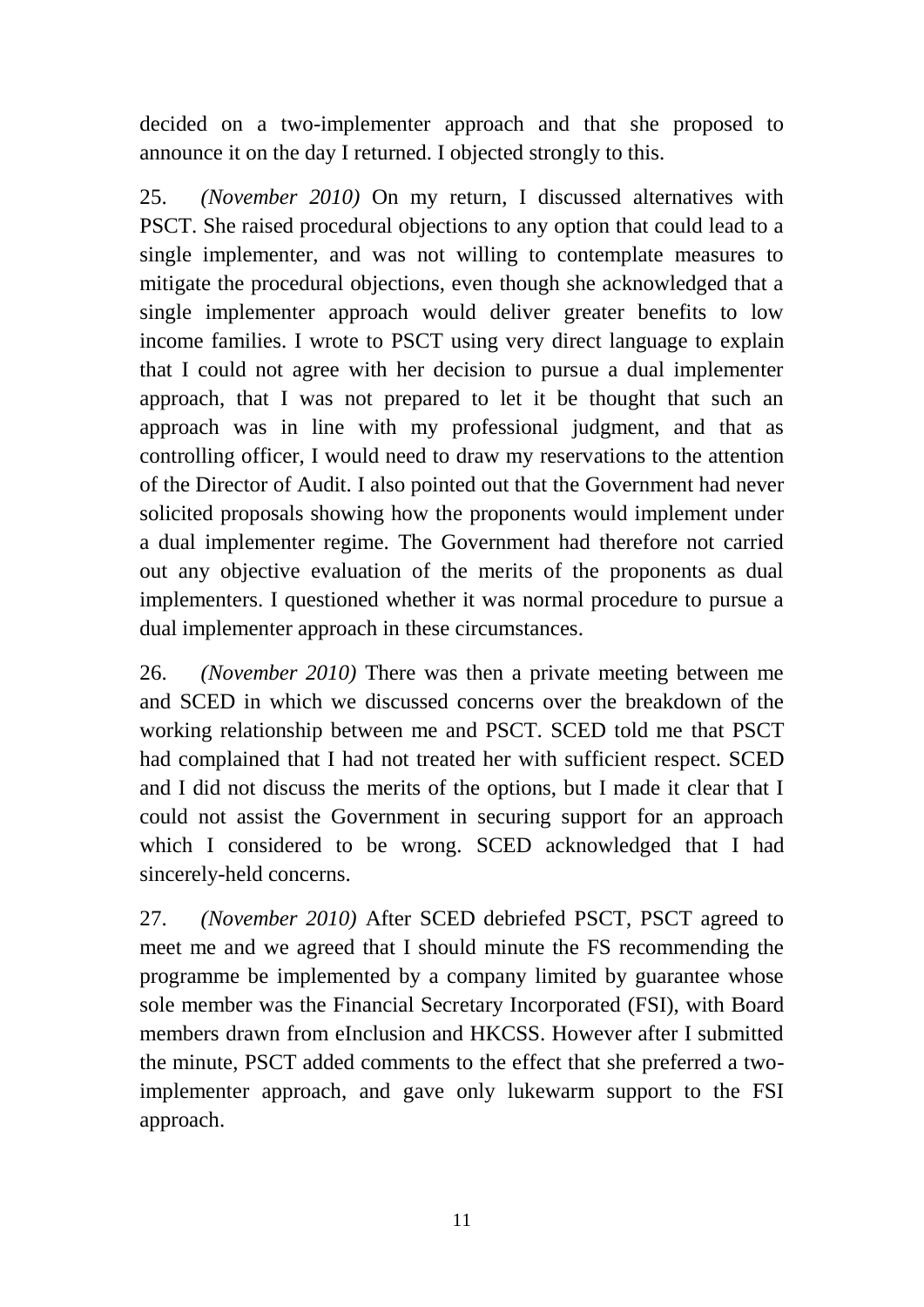28. *(December 2010)* The FS endorsed the FSI approach as a fallback if collaboration discussions failed and the parties would not accept a dual implementer approach. PSCT expressed surprise at this, saying she thought the FS would have killed the FSI option.

29. *(December 2010)* Following the FS's decision, I thought it likely that the outcome would be an FSI company. I considered this would be a good outcome, but I was concerned about the damage to my relationship with PSCT. I sought to discuss with PSCT how we might rebuild our working relationship but she informed me that she had no interest in doing so and would be recommending that my contract as GCIO should not be renewed. I subsequently wrote to her appealing that she should reconsider and suggesting some ways in which we might rebuild trust but I received no reply.

# **Failure of collaboration**

30. *(December 2010 - January 2011)* Despite some final efforts involving the CEO of HKCSS and the Deputy Chairman of eInclusion, it became clear in early January that collaboration discussions were likely to fail. Unprompted, both parties expressed willingness to support an FSI company, and the individuals involved indicated willingness to serve with one another on an FSI company board. The following day, PSCT said she had no confidence that a Board that included members drawn from the eInclusion and HKCSS boards could operate effectively. She decided that the Government should retender on the basis of a dual implementer approach if either party did not agree to participate in a dual implementer approach. She informed the parties that the FSI approach was not on the table.

31. *(January 2011)* I decided that I could not discharge my duty as GCIO to defend this decision in public. Moreover I did not have confidence that the decision had been unaffected by political considerations. I informed PSCT that I wished to terminate my contract early and chose to play no further role in the implementation of the ILSP.

32. *(January - February 2011)* While the Government was considering my request for early termination, I was informed by one of my staff that the ICAC Corruption Prevention Division had written to my office